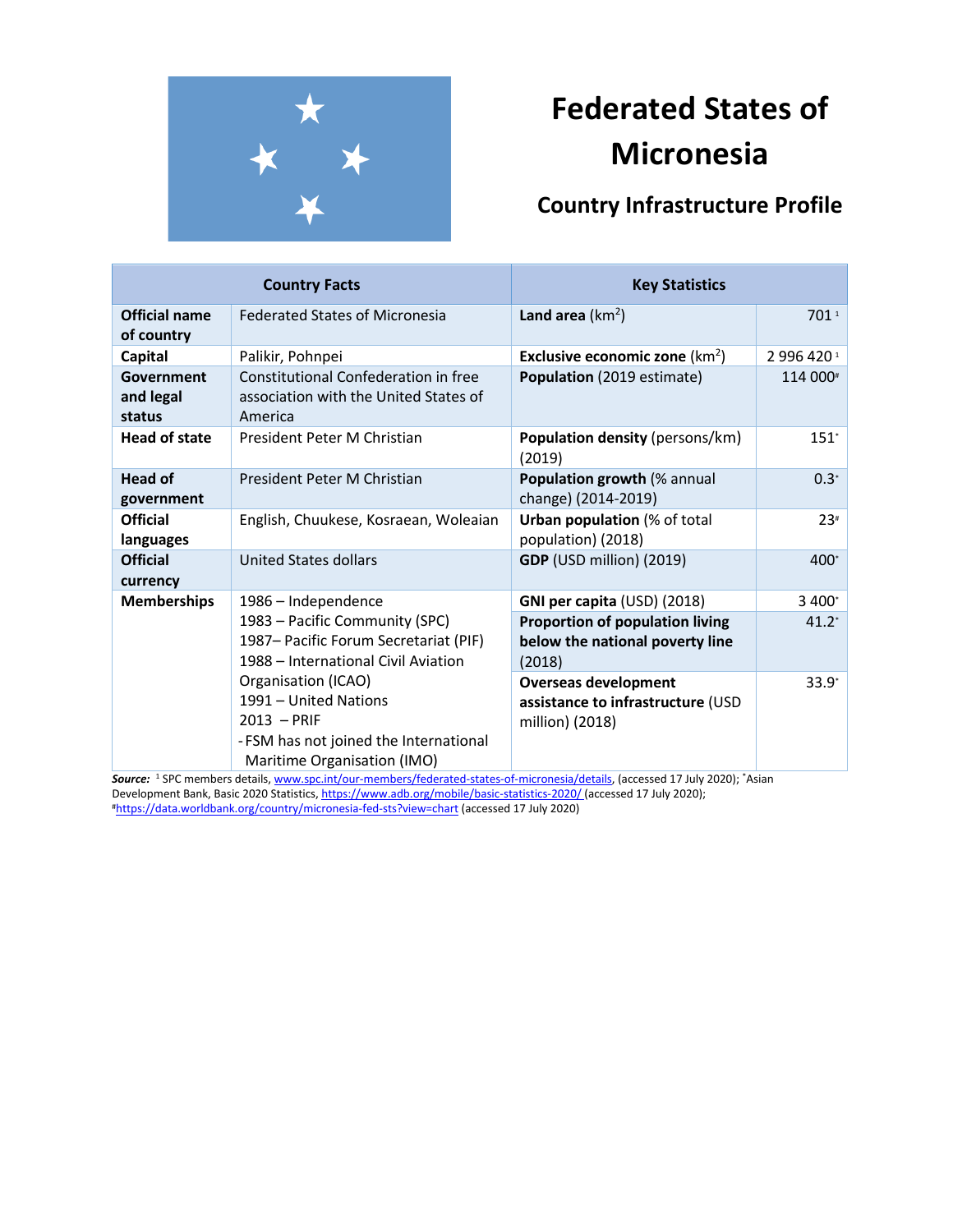

*Source:*<https://www.spc.int/our-members/federated-states-of-micronesia/details>(accessed 17 July 2020)